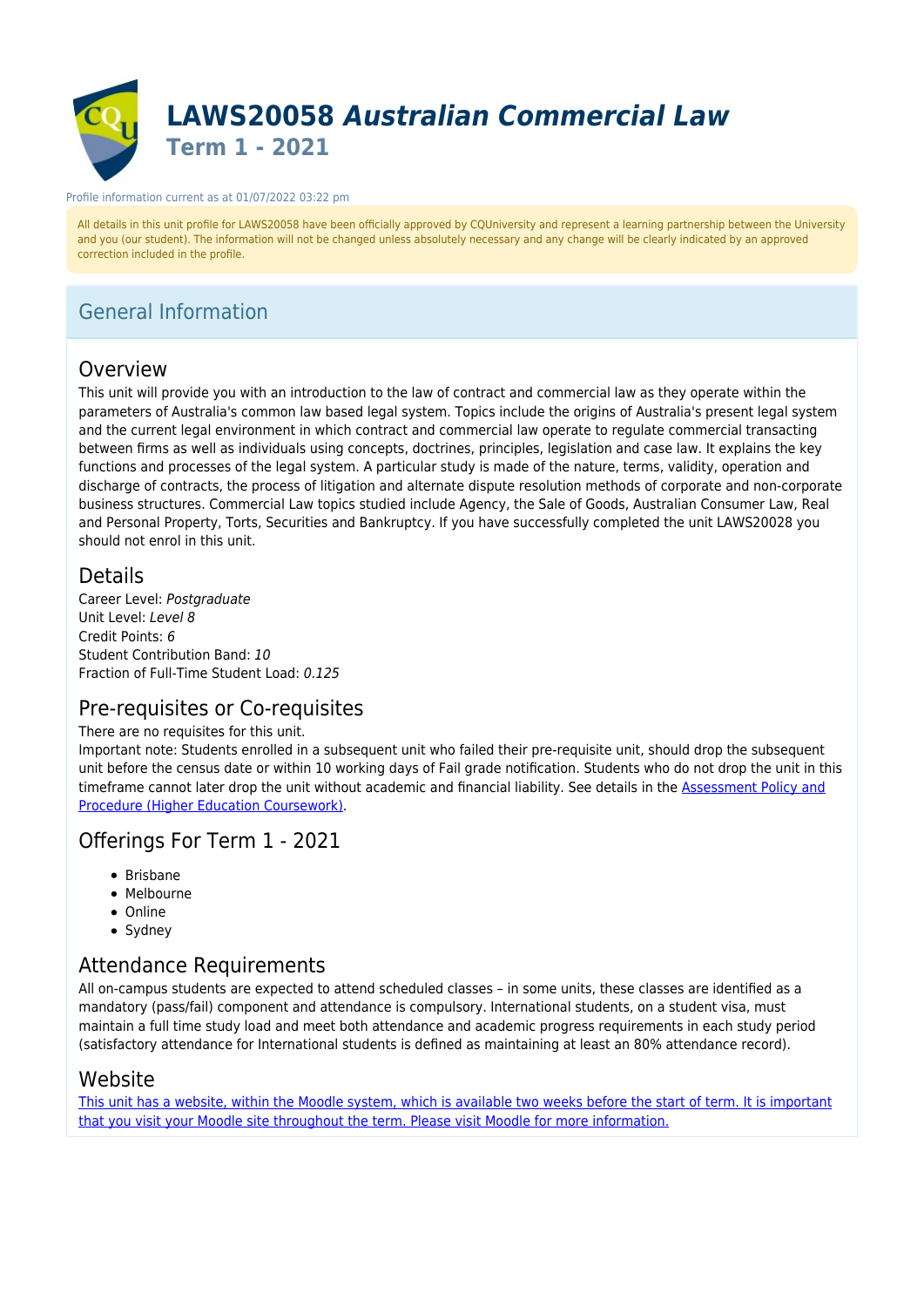## Class and Assessment Overview

### Recommended Student Time Commitment

Each 6-credit Postgraduate unit at CQUniversity requires an overall time commitment of an average of 12.5 hours of study per week, making a total of 150 hours for the unit.

## Class Timetable

**[Regional Campuses](https://handbook.cqu.edu.au/facet/timetables)** Bundaberg, Cairns, Emerald, Gladstone, Mackay, Rockhampton, Townsville

**[Metropolitan Campuses](https://handbook.cqu.edu.au/facet/timetables)** Adelaide, Brisbane, Melbourne, Perth, Sydney

### Assessment Overview

1. **Written Assessment** Weighting: 40% 2. **Take Home Exam** Weighting: 60%

### Assessment Grading

This is a graded unit: your overall grade will be calculated from the marks or grades for each assessment task, based on the relative weightings shown in the table above. You must obtain an overall mark for the unit of at least 50%, or an overall grade of 'pass' in order to pass the unit. If any 'pass/fail' tasks are shown in the table above they must also be completed successfully ('pass' grade). You must also meet any minimum mark requirements specified for a particular assessment task, as detailed in the 'assessment task' section (note that in some instances, the minimum mark for a task may be greater than 50%). Consult the [University's Grades and Results Policy](https://www.cqu.edu.au/policy) for more details of interim results and final grades.

## CQUniversity Policies

### **All University policies are available on the [CQUniversity Policy site.](https://policy.cqu.edu.au/)**

You may wish to view these policies:

- Grades and Results Policy
- Assessment Policy and Procedure (Higher Education Coursework)
- Review of Grade Procedure
- Student Academic Integrity Policy and Procedure
- Monitoring Academic Progress (MAP) Policy and Procedure Domestic Students
- Monitoring Academic Progress (MAP) Policy and Procedure International Students
- Student Refund and Credit Balance Policy and Procedure
- Student Feedback Compliments and Complaints Policy and Procedure
- Information and Communications Technology Acceptable Use Policy and Procedure

This list is not an exhaustive list of all University policies. The full list of University policies are available on the [CQUniversity Policy site.](https://policy.cqu.edu.au/)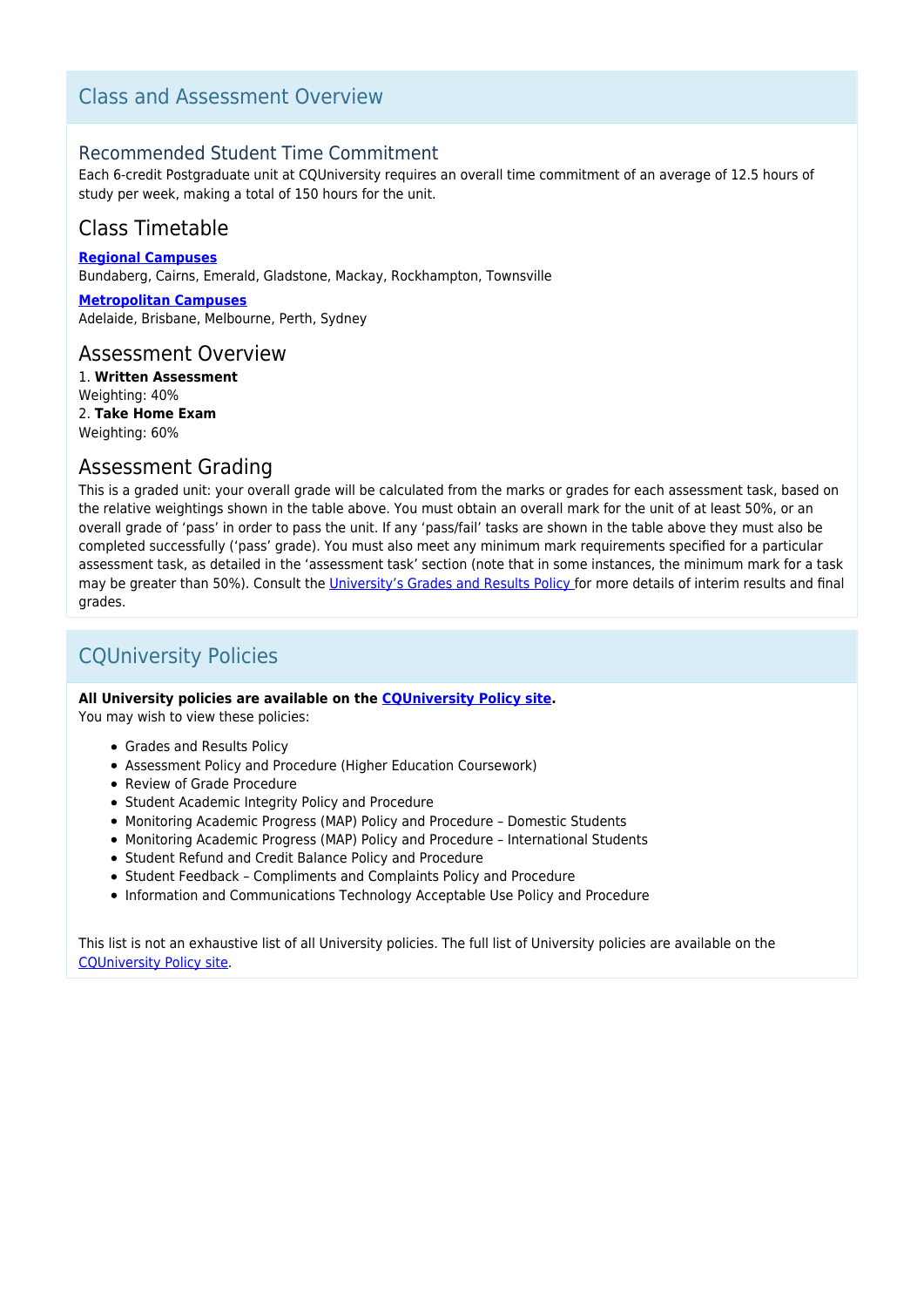## Previous Student Feedback

### Feedback, Recommendations and Responses

Every unit is reviewed for enhancement each year. At the most recent review, the following staff and student feedback items were identified and recommendations were made.

### Feedback from Student feedback

### **Feedback**

There were too many topics of law covered

#### **Recommendation**

Topics will be reviewed and amended to ensure that each topic can be successfully studied in a reasonable time.

## Unit Learning Outcomes

#### **On successful completion of this unit, you will be able to:**

- 1. delineate the structure, institutions, key functions and processes of the Australian legal system in which contracts and commercial transactions are devised and undertaken
- 2. demonstrate a sound comprehension of the main concepts, doctrines, principles, legislation and case law in the contract and commercial law topics covered
- 3. recognise the types of legal problems likely to be contained in commonly encountered business transactions
- 4. employ legal skills and critical reasoning to identify and analyse the variable and discrete configuration of obligations, rights and remedies attaching to parties across a range of contracts and business transactions
- 5. make informed judgements as to the likely legal outcomes of standard types of business transactions, coupled with the potential for managing them in a proactive, risk-avoiding and value maximising manner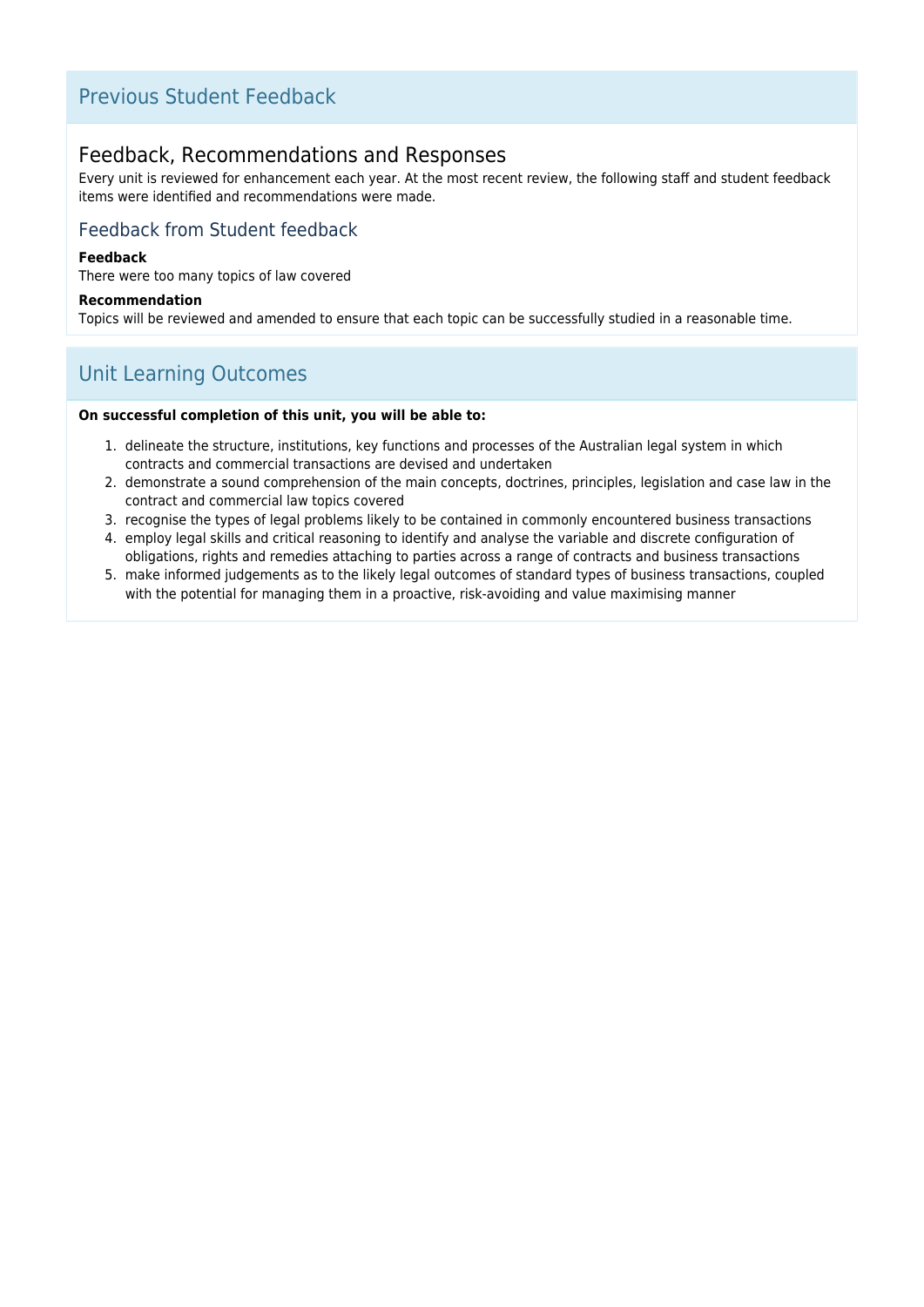# Alignment of Learning Outcomes, Assessment and Graduate Attributes

N/A<br>Level O

Introductory o Intermediate o

Graduate<br>Level

Professional<br>Level Advanced Level

Alignment of Assessment Tasks to Learning Outcomes

| <b>Assessment Tasks</b>      | <b>Learning Outcomes</b> |                                         |  |                             |                         |
|------------------------------|--------------------------|-----------------------------------------|--|-----------------------------|-------------------------|
|                              |                          |                                         |  | $1 \quad 2 \quad 3 \quad 4$ | 5                       |
| 1 - Written Assessment - 40% |                          | $\bullet$ $\bullet$ $\bullet$ $\bullet$ |  |                             | $\bullet$ and $\bullet$ |
| 2 - Take Home Exam - 60%     | $\bullet$                | $\bullet$ $\bullet$ $\bullet$           |  |                             | ٠                       |

# Alignment of Graduate Attributes to Learning Outcomes

| <b>Graduate Attributes</b>                           | <b>Learning Outcomes</b> |                |             |                         |           |  |
|------------------------------------------------------|--------------------------|----------------|-------------|-------------------------|-----------|--|
|                                                      | $\mathbf{1}$             | $\overline{2}$ | $3^{\circ}$ | $\overline{\mathbf{4}}$ | 5         |  |
| 1 - Knowledge                                        | $\circ$                  | $\bullet$      | $\circ$     | $\bullet$               | $\bullet$ |  |
| 2 - Communication                                    | $\circ$                  | $\circ$        | $\circ$     |                         |           |  |
| 3 - Cognitive, technical and creative skills         | $\circ$                  | $\bullet$      |             | $\circ$                 | $\circ$   |  |
| 4 - Research                                         | $\circ$                  | $\circ$        |             |                         |           |  |
| 5 - Self-management                                  |                          |                |             |                         |           |  |
| 6 - Ethical and Professional Responsibility          |                          |                |             |                         |           |  |
| 7 - Leadership                                       |                          |                |             |                         |           |  |
| 8 - Aboriginal and Torres Strait Islander Cultures   |                          |                |             |                         |           |  |
| Alignment of Assessment Tasks to Graduate Attributes |                          |                |             |                         |           |  |

| <b>Assessment Tasks</b>      | <b>Graduate Attributes</b> |                 |                                                                          |  |  |  |  |
|------------------------------|----------------------------|-----------------|--------------------------------------------------------------------------|--|--|--|--|
|                              |                            | 1 2 3 4 5 6 7 8 |                                                                          |  |  |  |  |
| 1 - Written Assessment - 40% | $\bullet$                  |                 | $\begin{array}{ c c c c }\hline \bullet & \bullet & \bullet \end{array}$ |  |  |  |  |
| 2 - Take Home Exam - 60%     | $\circ$                    |                 | $\circ$                                                                  |  |  |  |  |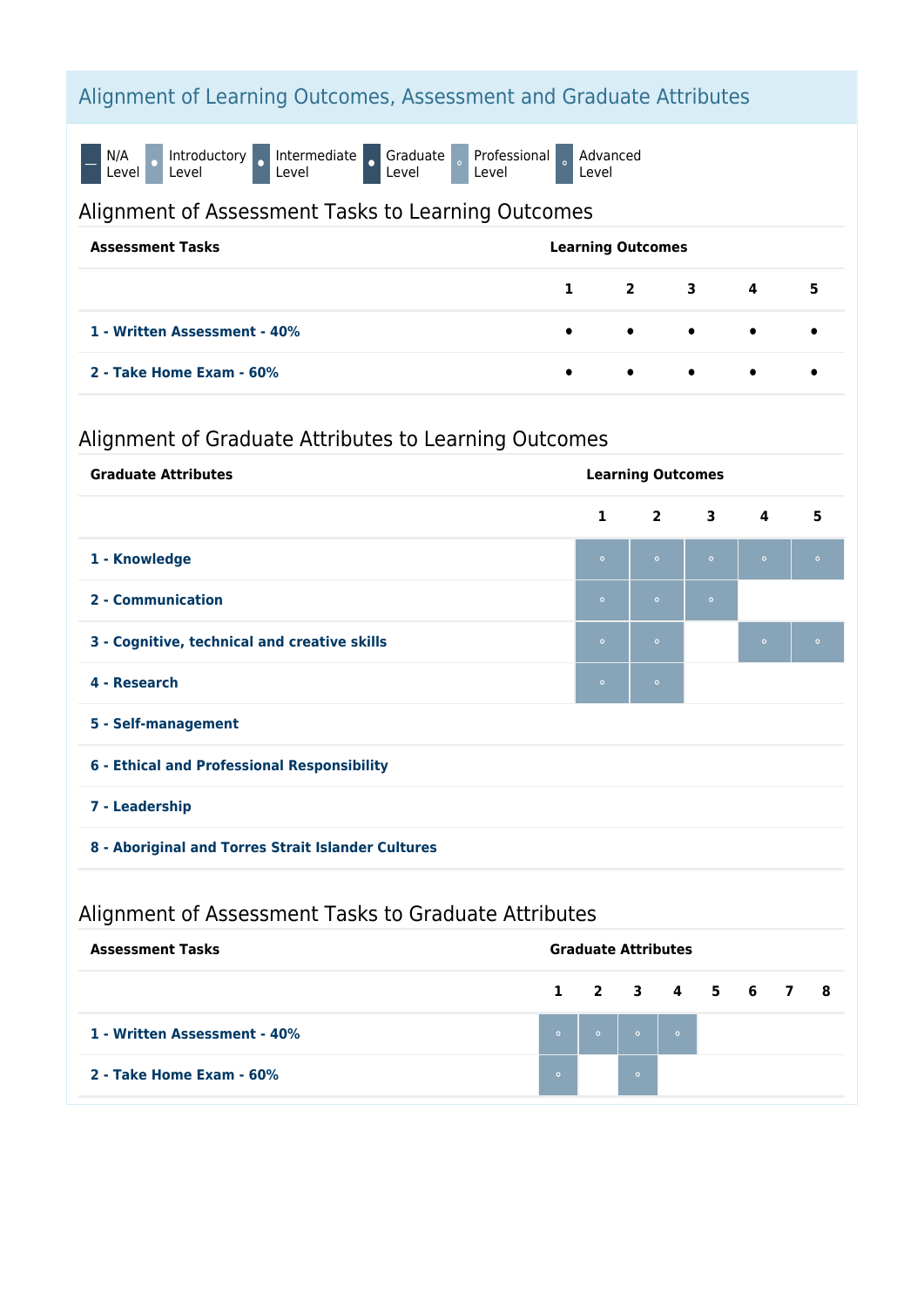## Textbooks and Resources

## **Textbooks**

LAWS20058

### **Prescribed**

#### **Australian Commercial Law**

Edition: 32nd (2019) Authors: Clive Turner and John Trone Lawbook Co: Thomson Reuters Pyrmont , NSW , Australia Binding: eBook

#### **Additional Textbook Information**

The edition prescribed is the current edition at the time of writing. If a new edition is published prior to the start of term, we will support that edition as well.

### **[View textbooks at the CQUniversity Bookshop](https://bookshop.cqu.edu.au/)**

### IT Resources

#### **You will need access to the following IT resources:**

- COUniversity Student Email
- Internet
- Unit Website (Moodle)

## Referencing Style

#### **All submissions for this unit must use the referencing styles below:**

- [American Psychological Association 7th Edition \(APA 7th edition\)](https://delivery-cqucontenthub.stylelabs.cloud/api/public/content/apa-referencing-style.pdf?v=51e1aea7)
- [Australian Guide to Legal Citation, 4th ed](http://law.unimelb.edu.au/mulr/aglc/about)

For further information, see the Assessment Tasks.

# Teaching Contacts

### **Peter Robinson** Unit Coordinator

[p.robinson1@cqu.edu.au](mailto:p.robinson1@cqu.edu.au)

### **Schedule**

| Week 1 - Legal Systems I: What is Law? - 08 Mar 2021             |                                                                                                                                  |                                     |
|------------------------------------------------------------------|----------------------------------------------------------------------------------------------------------------------------------|-------------------------------------|
| <b>Module/Topic</b>                                              | Chapter                                                                                                                          | <b>Events and Submissions/Topic</b> |
| Principles and Features of Law and<br>Overview of Commercial Law | Clive Turner and John Trone,<br>Australian Commercial Law (32nd ed<br>2019: Thomson Reuters-Lawbook Co),<br>Chapter 1            |                                     |
|                                                                  | Week 2 - Legal Systems II: The Australian Legal System - 15 Mar 2021                                                             |                                     |
| <b>Module/Topic</b>                                              | Chapter                                                                                                                          | <b>Events and Submissions/Topic</b> |
| Features of the Australian Legal<br>System                       | Clive Turner and John Trone, Australian<br>Commercial Law (32nd ed 2019:<br>Thomson Reuters-Lawbook Co),<br>Chapter 1 (pp. 3-27) |                                     |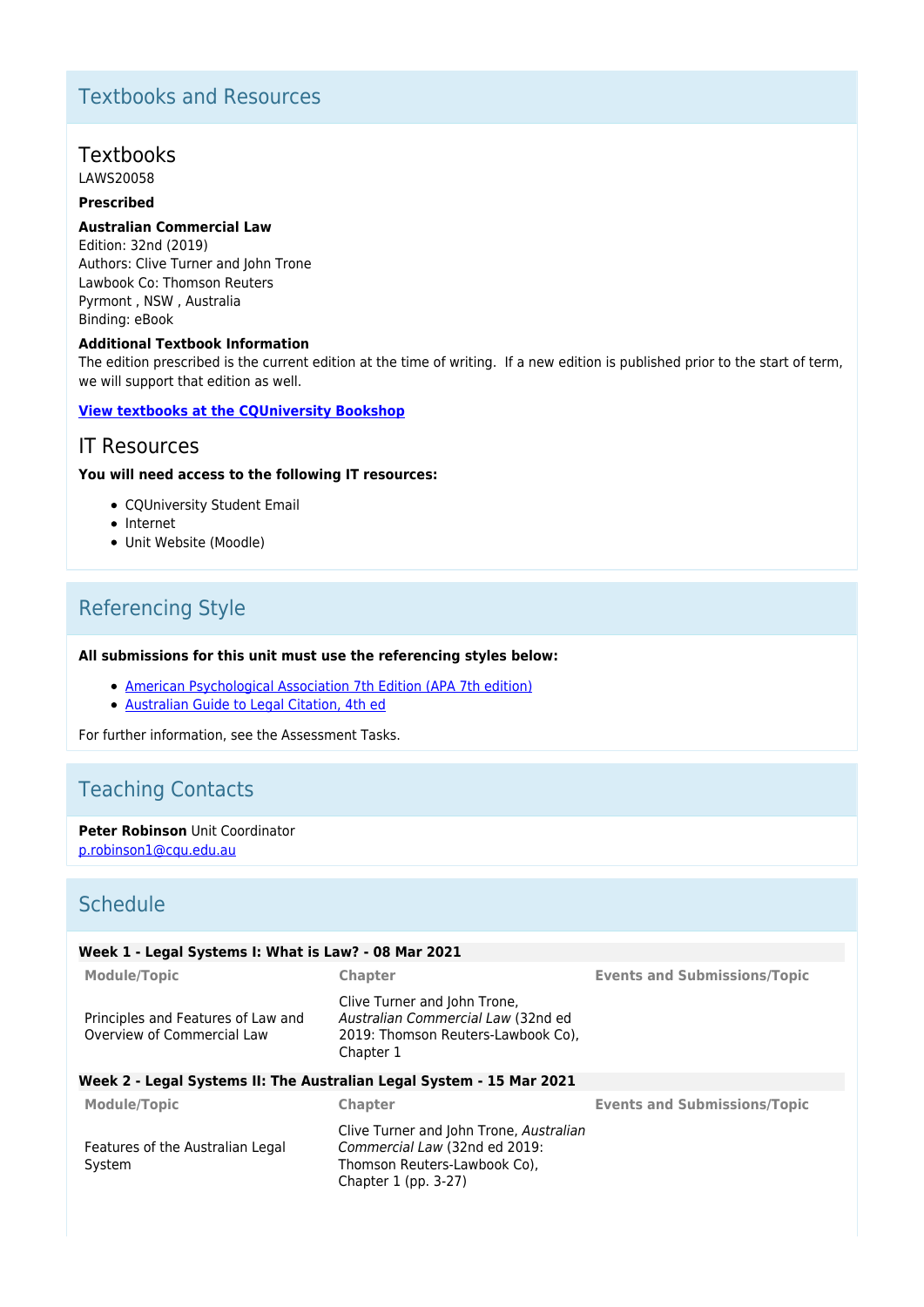### **Week 3 - Legal Systems III: Dispute Resolution - 22 Mar 2021**

| <b>Module/Topic</b>                                                                            | Chapter                                                                                                                                        | <b>Events and Submissions/Topic</b>                                                         |
|------------------------------------------------------------------------------------------------|------------------------------------------------------------------------------------------------------------------------------------------------|---------------------------------------------------------------------------------------------|
| Litigation, Alternative Dispute<br>Resolution, Bankruptcy, Remedies and<br>Enforcement         | Clive Turner and John Trone,<br>Australian Commercial Law (32nd ed<br>2019: Thomson Reuters-Lawbook Co),<br>Chapters 1 (pp. 28-31) and 32      |                                                                                             |
| Week 4 - Contract Law I: What is a Contract? - 29 Mar 2021                                     |                                                                                                                                                |                                                                                             |
| <b>Module/Topic</b>                                                                            | Chapter                                                                                                                                        | <b>Events and Submissions/Topic</b>                                                         |
| Elements of Forming a Contract: Offer,<br>Acceptance, Consideration, Intention<br>and Capacity | Clive Turner and John Trone,<br>Australian Commercial Law (32nd ed<br>2019: Thomson Reuters-Lawbook Co),<br>Chapters 2, 3, 4, 5 and 6          |                                                                                             |
| Week 5 - Contract Law II: Contractual Obligations - 05 Apr 2021                                |                                                                                                                                                |                                                                                             |
| <b>Module/Topic</b>                                                                            | Chapter                                                                                                                                        | <b>Events and Submissions/Topic</b>                                                         |
| Terms of a Contract and Classification<br>of Terms                                             | Clive Turner and John Trone,<br>Australian Commercial Law (32nd ed<br>2019: Thomson Reuters-Lawbook Co),<br>Chapters 9 and 10                  |                                                                                             |
| Vacation Week - 12 Apr 2021                                                                    |                                                                                                                                                |                                                                                             |
| <b>Module/Topic</b>                                                                            | <b>Chapter</b>                                                                                                                                 | <b>Events and Submissions/Topic</b>                                                         |
| Week 6 - Contract Law III: Discharge and Remedies - 19 Apr 2021                                |                                                                                                                                                |                                                                                             |
| <b>Module/Topic</b>                                                                            | Chapter                                                                                                                                        | <b>Events and Submissions/Topic</b>                                                         |
| Methods of Discharging a Contract<br>and Remedies for Breach of Contract                       | Clive Turner and John Trone,<br>Australian Commercial Law (32nd ed<br>2019: Thomson Reuters-Lawbook Co),<br>Chapters 11 and 12                 | <b>Individual Assignment Due: Week 6</b><br>Wednesday (21 Apr 2021) 11:45 pm<br><b>AEST</b> |
| Week 7 - Contract Law IV: Unenforceable Contracts - 26 Apr 2021                                |                                                                                                                                                |                                                                                             |
| <b>Module/Topic</b>                                                                            | <b>Chapter</b>                                                                                                                                 | <b>Events and Submissions/Topic</b>                                                         |
| Legality of a Contract, Genuine<br>Consent and Misleading and<br>Deceptive Conduct             | Clive Turner and John Trone,<br>Australian Commercial Law (32nd ed<br>2019: Thomson Reuters-Lawbook Co),<br>Chapters 7, 8 and 17 (pp. 287-299) |                                                                                             |
|                                                                                                | Week 8 - Contract Law V: Contract Terms and Statutory Provisions - 03 May 2021                                                                 |                                                                                             |
| <b>Module/Topic</b>                                                                            | <b>Chapter</b>                                                                                                                                 | <b>Events and Submissions/Topic</b>                                                         |
| <b>Contractual Terms and Australian</b><br>Consumer Law and Sale of Goods Acts                 | Clive Turner and John Trone,<br>Australian Commercial Law (32nd ed<br>2019: Thomson Reuters-Lawbook Co),<br>Chapters 15 and 17 (pp. 299-307)   |                                                                                             |
| Week 9 - Property Law and Securities - 10 May 2021                                             |                                                                                                                                                |                                                                                             |
| <b>Module/Topic</b>                                                                            | Chapter                                                                                                                                        | <b>Events and Submissions/Topic</b>                                                         |
| Native Title, Personal Property, Real<br>Property and Securities                               | Clive Turner and John Trone,<br>Australian Commercial Law (32nd ed<br>2019: Thomson Reuters-Lawbook Co),<br>Chapters 14 and 29                 |                                                                                             |
| Week 10 - Law of Torts - 17 May 2021                                                           |                                                                                                                                                |                                                                                             |
| <b>Module/Topic</b>                                                                            | Chapter                                                                                                                                        | <b>Events and Submissions/Topic</b>                                                         |
| Overview of Torts and the Tort of<br>Negligence                                                | Clive Turner and John Trone,<br>Australian Commercial Law (32nd ed<br>2019: Thomson Reuters-Lawbook Co),<br>Chapter 28                         |                                                                                             |
| Week 11 - Agency - 24 May 2021                                                                 |                                                                                                                                                |                                                                                             |
| <b>Module/Topic</b>                                                                            | Chapter                                                                                                                                        | <b>Events and Submissions/Topic</b>                                                         |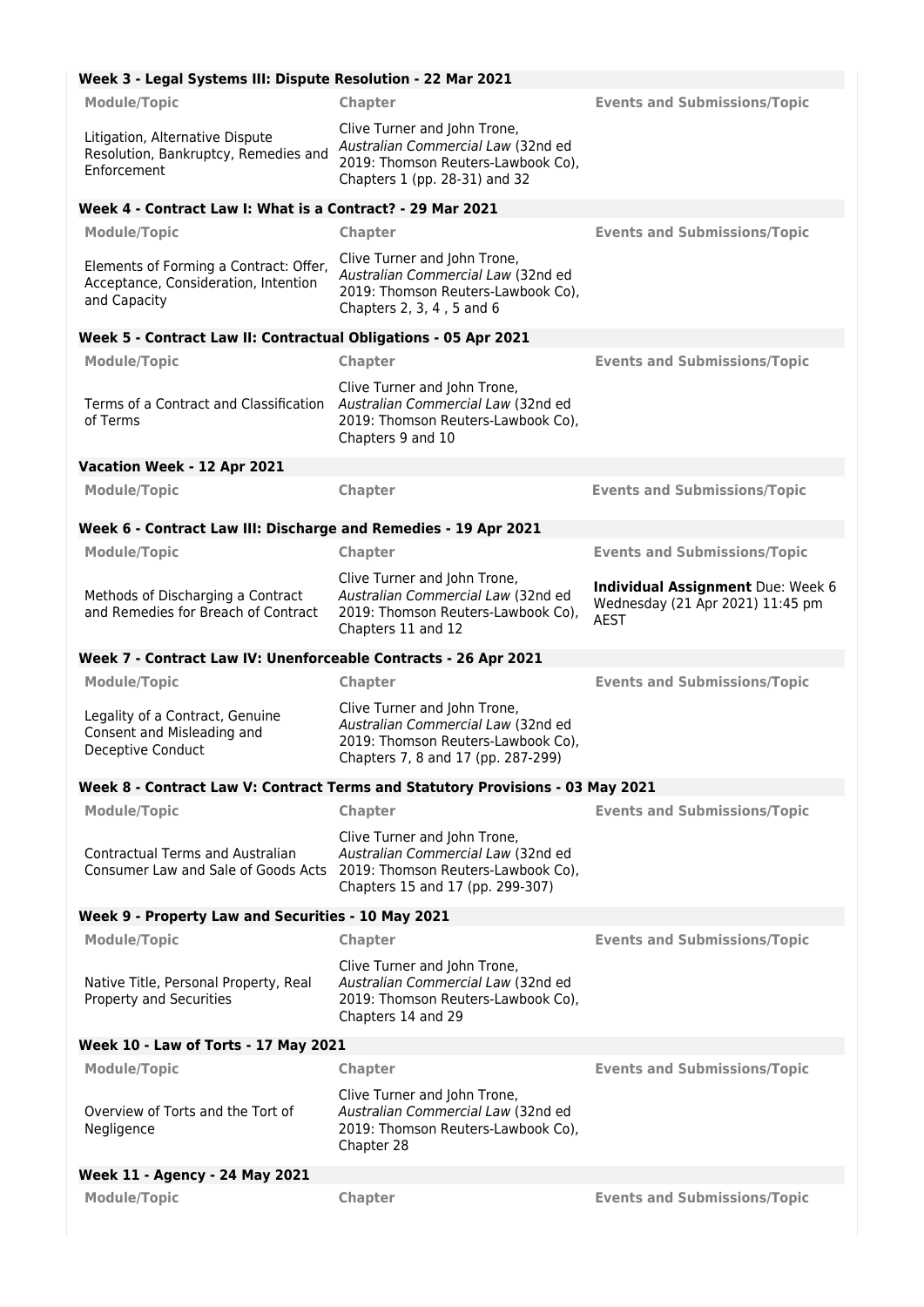| Rules of Agency and Liability of<br><b>Parties</b>                     | Clive Turner and John Trone,<br>Australian Commercial Law (32nd ed<br>2019: Thomson Reuters-Lawbook Co),<br>Chapter 13             |                                     |
|------------------------------------------------------------------------|------------------------------------------------------------------------------------------------------------------------------------|-------------------------------------|
| Week 12 - Business Structures - 31 May 2021                            |                                                                                                                                    |                                     |
| <b>Module/Topic</b>                                                    | <b>Chapter</b>                                                                                                                     | <b>Events and Submissions/Topic</b> |
| Sole Traders, Partnerships, Joint<br>Ventures, Corporations and Trusts | Clive Turner and John Trone,<br>Australian Commercial Law (32nd ed<br>2019: Thomson Reuters-Lawbook Co),<br>Chapters 26, 27 and 30 |                                     |
| Review/Exam Week - 07 Jun 2021                                         |                                                                                                                                    |                                     |
| Module/Topic                                                           | <b>Chapter</b>                                                                                                                     | <b>Events and Submissions/Topic</b> |
| Review\Exam week - 14 Jun 2021                                         |                                                                                                                                    |                                     |
| Module/Topic                                                           | <b>Chapter</b>                                                                                                                     | <b>Events and Submissions/Topic</b> |

## Assessment Tasks

## 1 Individual Assignment

### **Assessment Type**

Written Assessment

### **Task Description**

The assignment is designed to develop and assess the research, analytical and writing skills of students. Students are required to examine scenarios and/or cases and answer a number of questions using relevant cases and legislation. Further information on the assignment will be provided on Moodle.

### **Assessment Due Date**

Week 6 Wednesday (21 Apr 2021) 11:45 pm AEST The assignment must be submitted as an MS Word document via Moodle

### **Return Date to Students**

Week 8 Wednesday (5 May 2021)

### **Weighting**

40%

### **Assessment Criteria**

The assignment will be assessed according to the following criteria:

- 1. Problem solving: students must demonstrate problem solving skills by identifying and applying relevant legal rules and principles.
- 2. Critical thinking: students must demonstrate critical thinking by analysing, applying and evaluating facts and law in a problem solving context.
- 3. Information literacy: students must demonstrate information literacy by identifying, understanding and applying legal rules and principles.
- 4. Writing and presentation: students must submit answers with a clear writing style that uses appropriate grammar and expression. Ideas and arguments must be presented using a logical structure and order.
- 5. Referencing: students must appropriately cite relevant references when using legislation, cases and secondary materials (for example books or journal articles).

### **Referencing Style**

- [American Psychological Association 7th Edition \(APA 7th edition\)](https://delivery-cqucontenthub.stylelabs.cloud/api/public/content/apa-referencing-style.pdf?v=51e1aea7)
- [Australian Guide to Legal Citation, 4th ed](http://law.unimelb.edu.au/mulr/aglc/about)

**Submission** Online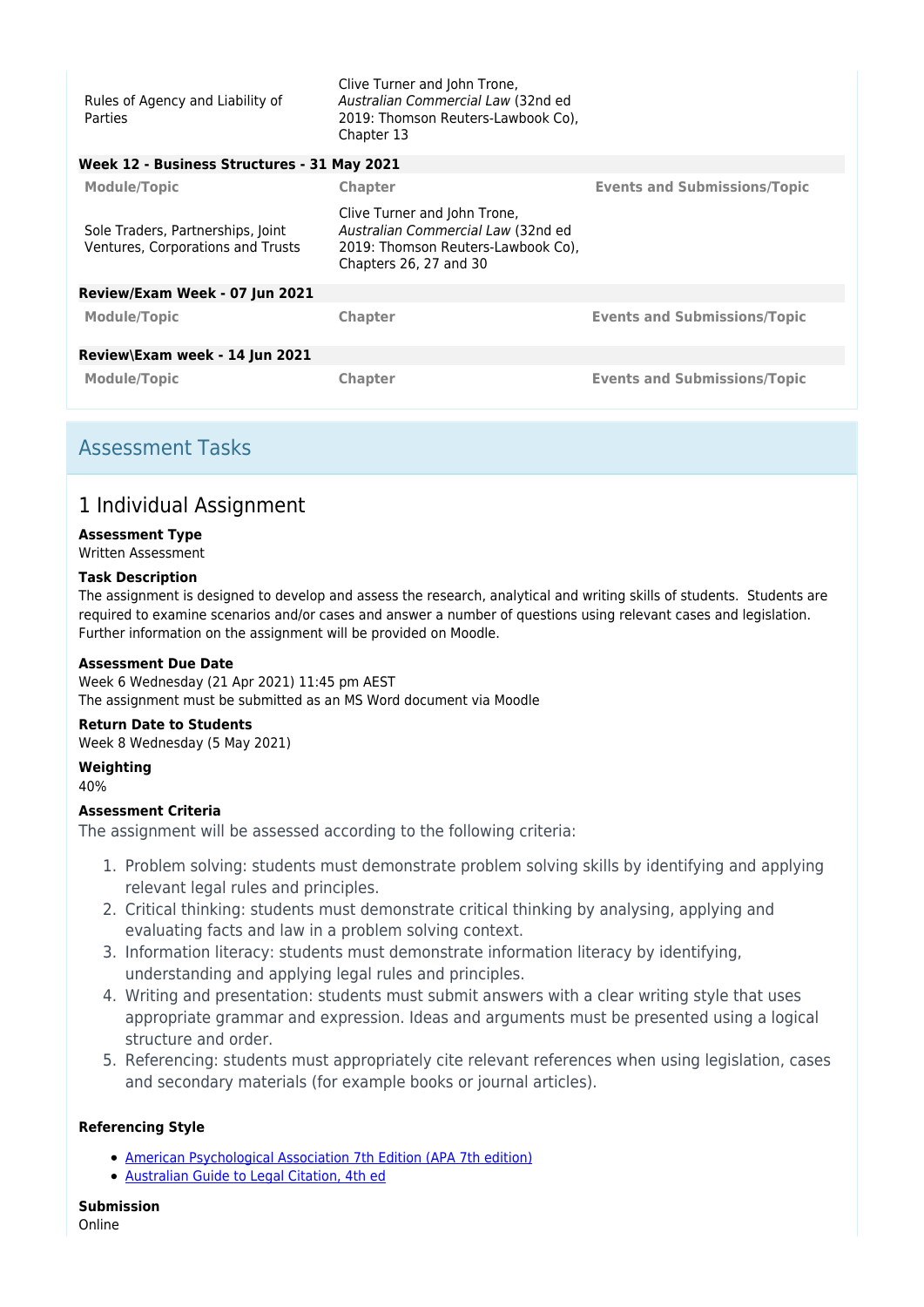### **Submission Instructions**

Students must submit their assignment as a Word document (.doc or .docx) in Moodle

#### **Learning Outcomes Assessed**

- delineate the structure, institutions, key functions and processes of the Australian legal system in which contracts and commercial transactions are devised and undertaken
- demonstrate a sound comprehension of the main concepts, doctrines, principles, legislation and case law in the contract and commercial law topics covered
- recognise the types of legal problems likely to be contained in commonly encountered business transactions
- employ legal skills and critical reasoning to identify and analyse the variable and discrete configuration of obligations, rights and remedies attaching to parties across a range of contracts and business transactions
- make informed judgements as to the likely legal outcomes of standard types of business transactions, coupled with the potential for managing them in a proactive, risk-avoiding and value maximising manner

### **Graduate Attributes**

- Knowledge
- Communication
- Cognitive, technical and creative skills
- Research

### 2 Take Home Paper

### **Assessment Type**

Take Home Exam

### **Task Description**

The take-home paper will consist of a number of legal problem and short answer questions testing your knowledge and understanding of the entire unit. It is an individual assessment and no collaboration is permitted. It will be released on Moodle and students will have 24 hours to complete it and submit their answers in a single MS Word file via the submission link on the Moodle site. Extensions of time are not permitted for a take-home paper and the submission link will be disabled on expiry of the deadline.

### **Assessment Due Date**

Students will be advised of the date of the take home paper during the term.

#### **Return Date to Students**

Results of the take home paper will only be released when grades are certified.

### **Weighting**

60%

### **Assessment Criteria**

The take home paper will be assessed according to the following criteria:

- 1. Problem solving: students must demonstrate problem solving skills by identifying and applying relevant legal rules and principles.
- 2. Critical thinking: students must demonstrate critical thinking by analysing, applying and evaluating facts and law in a problem solving context.
- 3. Information literacy: students must demonstrate information literacy by identifying, understanding and applying legal rules and principles.

### **Referencing Style**

- [American Psychological Association 7th Edition \(APA 7th edition\)](https://delivery-cqucontenthub.stylelabs.cloud/api/public/content/apa-referencing-style.pdf?v=51e1aea7)
- [Australian Guide to Legal Citation, 4th ed](http://law.unimelb.edu.au/mulr/aglc/about)

### **Submission**

Online

### **Submission Instructions**

Students must submit their answers to the take home paper as a single MS Word document via the submission link on Moodle.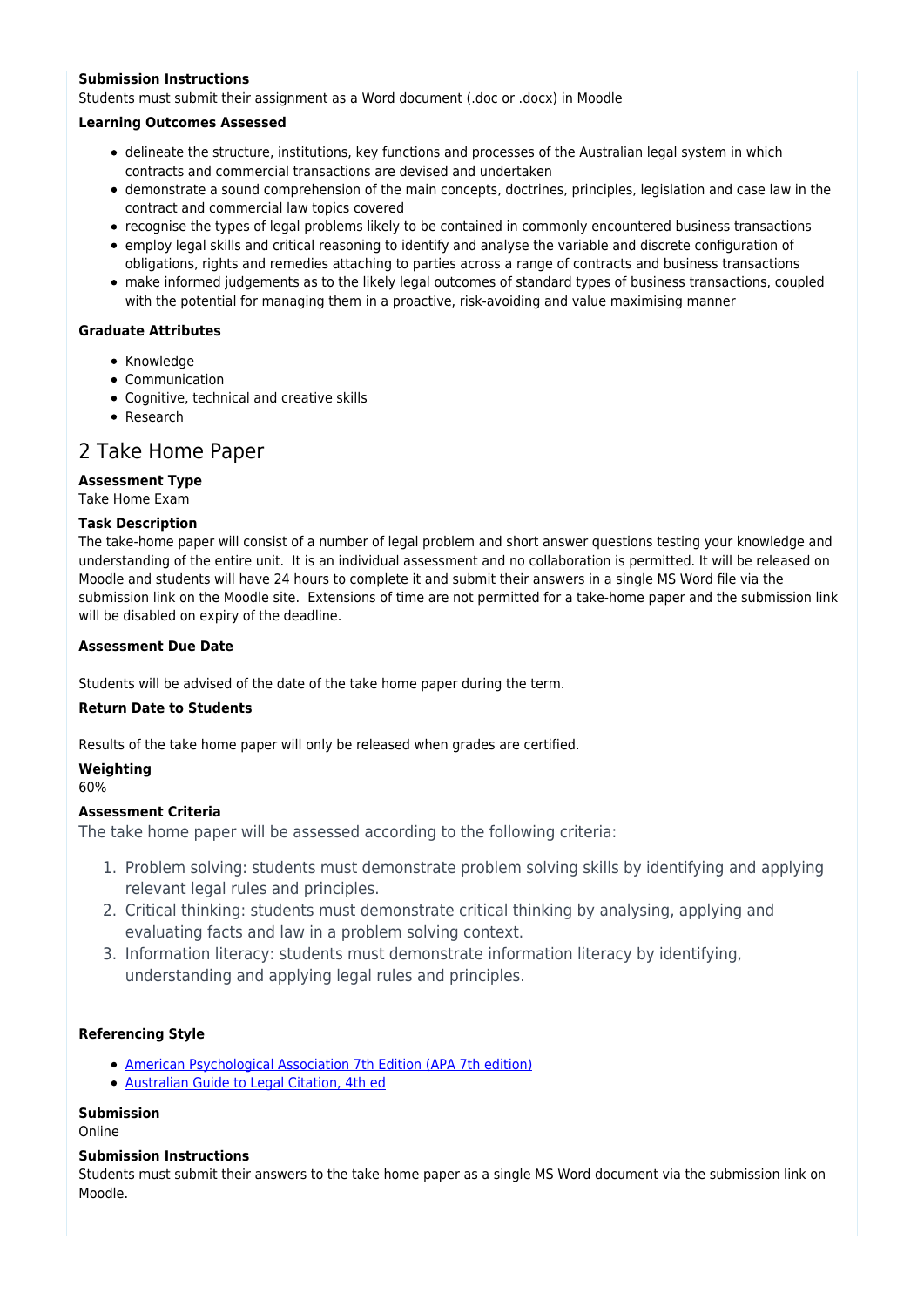#### **Learning Outcomes Assessed**

- delineate the structure, institutions, key functions and processes of the Australian legal system in which contracts and commercial transactions are devised and undertaken
- demonstrate a sound comprehension of the main concepts, doctrines, principles, legislation and case law in the contract and commercial law topics covered
- recognise the types of legal problems likely to be contained in commonly encountered business transactions
- employ legal skills and critical reasoning to identify and analyse the variable and discrete configuration of obligations, rights and remedies attaching to parties across a range of contracts and business transactions
- make informed judgements as to the likely legal outcomes of standard types of business transactions, coupled with the potential for managing them in a proactive, risk-avoiding and value maximising manner

### **Graduate Attributes**

- Knowledge
- Cognitive, technical and creative skills

## Academic Integrity Statement

As a CQUniversity student you are expected to act honestly in all aspects of your academic work.

Any assessable work undertaken or submitted for review or assessment must be your own work. Assessable work is any type of work you do to meet the assessment requirements in the unit, including draft work submitted for review and feedback and final work to be assessed.

When you use the ideas, words or data of others in your assessment, you must thoroughly and clearly acknowledge the source of this information by using the correct referencing style for your unit. Using others' work without proper acknowledgement may be considered a form of intellectual dishonesty.

Participating honestly, respectfully, responsibly, and fairly in your university study ensures the CQUniversity qualification you earn will be valued as a true indication of your individual academic achievement and will continue to receive the respect and recognition it deserves.

As a student, you are responsible for reading and following CQUniversity's policies, including the **[Student Academic](https://www.cqu.edu.au/policy/sharepoint-document-download?file_uri={BE8380F3-F86D-4C55-AC0D-84A81EAFD6A2}/Student%20Academic%20Integrity%20Policy%20and%20Procedure%20(formerly%20known%20as%20the%20Academic%20Misconduct%20Procedure).pdf) [Integrity Policy and Procedure](https://www.cqu.edu.au/policy/sharepoint-document-download?file_uri={BE8380F3-F86D-4C55-AC0D-84A81EAFD6A2}/Student%20Academic%20Integrity%20Policy%20and%20Procedure%20(formerly%20known%20as%20the%20Academic%20Misconduct%20Procedure).pdf)**. This policy sets out CQUniversity's expectations of you to act with integrity, examples of academic integrity breaches to avoid, the processes used to address alleged breaches of academic integrity, and potential penalties.

### **What is a breach of academic integrity?**

A breach of academic integrity includes but is not limited to plagiarism, self-plagiarism, collusion, cheating, contract cheating, and academic misconduct. The Student Academic Integrity Policy and Procedure defines what these terms mean and gives examples.

### **Why is academic integrity important?**

A breach of academic integrity may result in one or more penalties, including suspension or even expulsion from the University. It can also have negative implications for student visas and future enrolment at CQUniversity or elsewhere. Students who engage in contract cheating also risk being blackmailed by contract cheating services.

#### **Where can I get assistance?**

For academic advice and guidance, the [Academic Learning Centre \(ALC\)](https://www.cqu.edu.au/student-life/academic-learning-centre) can support you in becoming confident in completing assessments with integrity and of high standard.

**What can you do to act with integrity?**